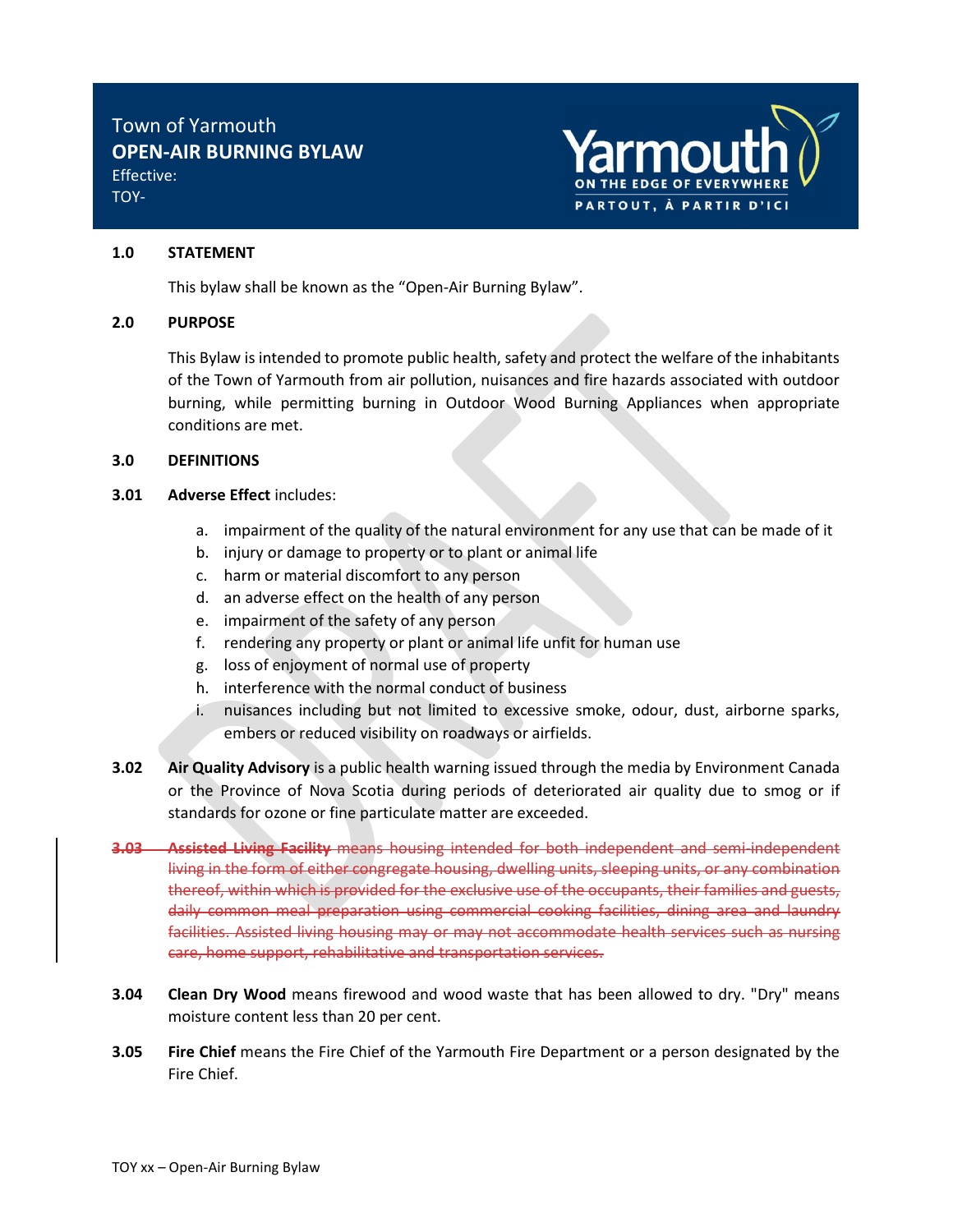- 3.06 Hospital means a building or part of a building approved by the Minister in keeping with the Hospitals Act, R.S.N.S., 1967, Chapter 249 that is used for the treatment of persons afflicted with or suffering from sickness, disease or injury.
- 3.07 Medical Clinic means a building or part of a building wherein a private practice offers consultation, diagnosis and treatment of patients by one or more legally qualified physicians, dentists, surgeons, optometrists, chiropodists, chiropractors, drugless practitioners, alternative medical practitioners or therapeutic practitioners, together with their qualified assistants and without limiting the generality of the foregoing, the building may include administrative offices, waiting rooms, treatment rooms, laboratories, pharmacies and dispensaries directly associated with the clinic, but shall not include accommodation for in-patient care or operating rooms for major surgery nor public or private hospital or a professional office of a single practitioner located in his residence.
- 3.08 Nursery means a building or part of a building or other place, whether known as day nursery, kindergarten, play school, or by any other name which, for compensation or otherwise, receives four or more children under eighteen years of age for temporary care including overnight accommodation.
- **3.09 Nursing Home** means a building or place or part of a building or place in which accommodation is provided or is available to persons requiring or receiving skilled nursing care in accordance with Provincial requirements. The nursing home shall be licensed or approved by the Province. "Residents" for the purpose of this definition shall be defined as to exclude staff or visiting family.
- **3.10** Open Burning or Open-Air Burning means any fire or burning practice that is conducted outside a building, but does not include the following:
	- a. the operation of welding or similar equipment
	- b. the operation of a coal or wood-fired locomotive or boat
	- c. an appliance which is fueled by natural gas, propane, charcoal, briquettes, including but not limited to a manufactured or non-manufactured barbeque, fireplace or fire pit
	- d. burning of materials for fire suppression training, testing of firefighting equipment or law enforcement purposes.
- **3.11 Outdoor Wood Burning Appliance** means a: manufactured wood burning appliance designed to hold a small fire, not exceeding one metre (3.2 feet) in any direction, equipped with a spark arrestor screen with no opening larger than 9.7mm (3/8 inch) to prevent sparks from leaving the appliance, which may include site-built masonry fireplace, fire pit, chimenea, clay or metal fireplace, portable wood-burning devices used for outdoor recreation or heating, or other enclosed container used outdoors and not fuelled by natural gas or propane; but does not include pellet fuelled barbeques or industrial 'wood-waste' combustors..
- **3.12** Owner means the person who owns the property on which an Outdoor Wood Burning Appliance is installed.
- 3.13 Sensitive Receptor may include a Nursey, Hospital, Medical Clinic, Assisted Living Facility, Nursing Home, public school or college, environmentally sensitive zone, Tourist Establishment, or other place where smoke may have a greater risk to health or the environment.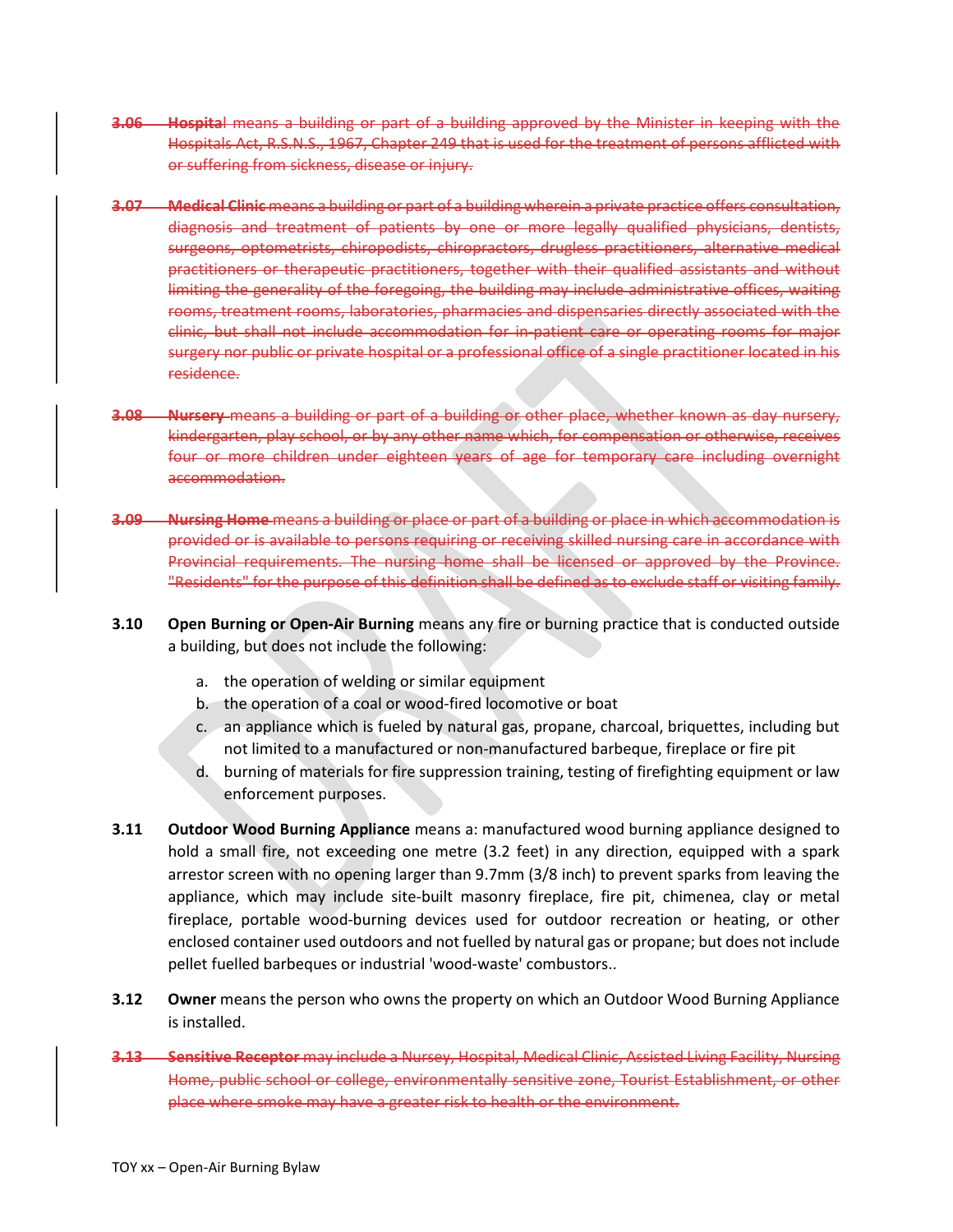- **3.14 Tourist Establishment** means a building or buildings which are used to accommodate the travelling public for gain or profit by supplying them with sleeping accommodation with or without meals, and shall include a guest house, tourist cabins, a motel, a hotel or an auto-court.
- 3.15 Waste includes garbage or refuse materials from residential, commercial, agricultural, industrial, or institutional establishment.
- **3.16** Wood waste means, tree trunks, tree branches, brush, or wood products that do not contain:
	- a. chromated copper arsenate, ammoniacal copper arsenate, pentachlorophenol, creosote, pesticides, or paint
	- b. easily removable hardware, fittings and attachments, unless they are predominantly wood or cellulose
	- c. plywood or composite wood products containing varnish or glue
	- d. an upholstered article
	- e. an article to which a rigid surface treatment is affixed or adhered, unless the rigid surface treatment is predominantly wood or cellulose.

## 4.0 APPLICABILITY

This Bylaw applies to all outdoor open-air burning within the Town of Yarmouth except:

- a. Grilling or cooking using charcoal, wood pellets or propane in cooking or grilling appliances, including barbeques.
- b. Use of propane, acetylene, natural gas, gasoline or kerosene in a device intended for heating, construction or maintenance activities.
- c. Emergency safety/signaling flares or industrial flares used for the combustion of flammable gases.
- d. Burning of materials for law enforcement activities as authorized by the local authority or other law enforcement authority.
- e. Burning of explosive or dangerous material by police or other public safety organization for which there is no other safe means of disposal.

## 5.0 GENERAL PROHIBITION OF OPEN-AIR BURNING

- **5.01** Open-air burning is prohibited in the Town of Yarmouth unless the burning is specifically exempted in this bylaw.
- 5.02 Open-air burning in an Outdoor Wood Burning Appliance may be permitted in the Town of Yarmouth, in accordance with all of the following provisions:
	- a. Every owner of an Outdoor Wood Burning Appliance shall obtain an annual fire permit from the Fire Chief prior to burning.
	- b. The Outdoor Wood Burning Appliance shall be located at least 4.6 meters (15 feet) from any nearby structure.
	- c. The Outdoor Wood Burning Appliance shall not be located in a front yard, and shall be at least 4.6 meters (15 feet) from any property boundary line.
	- d. The Outdoor Wood Burning Appliance shall be located at least 4.6 meters (15 feet) from any forest or dry vegetation.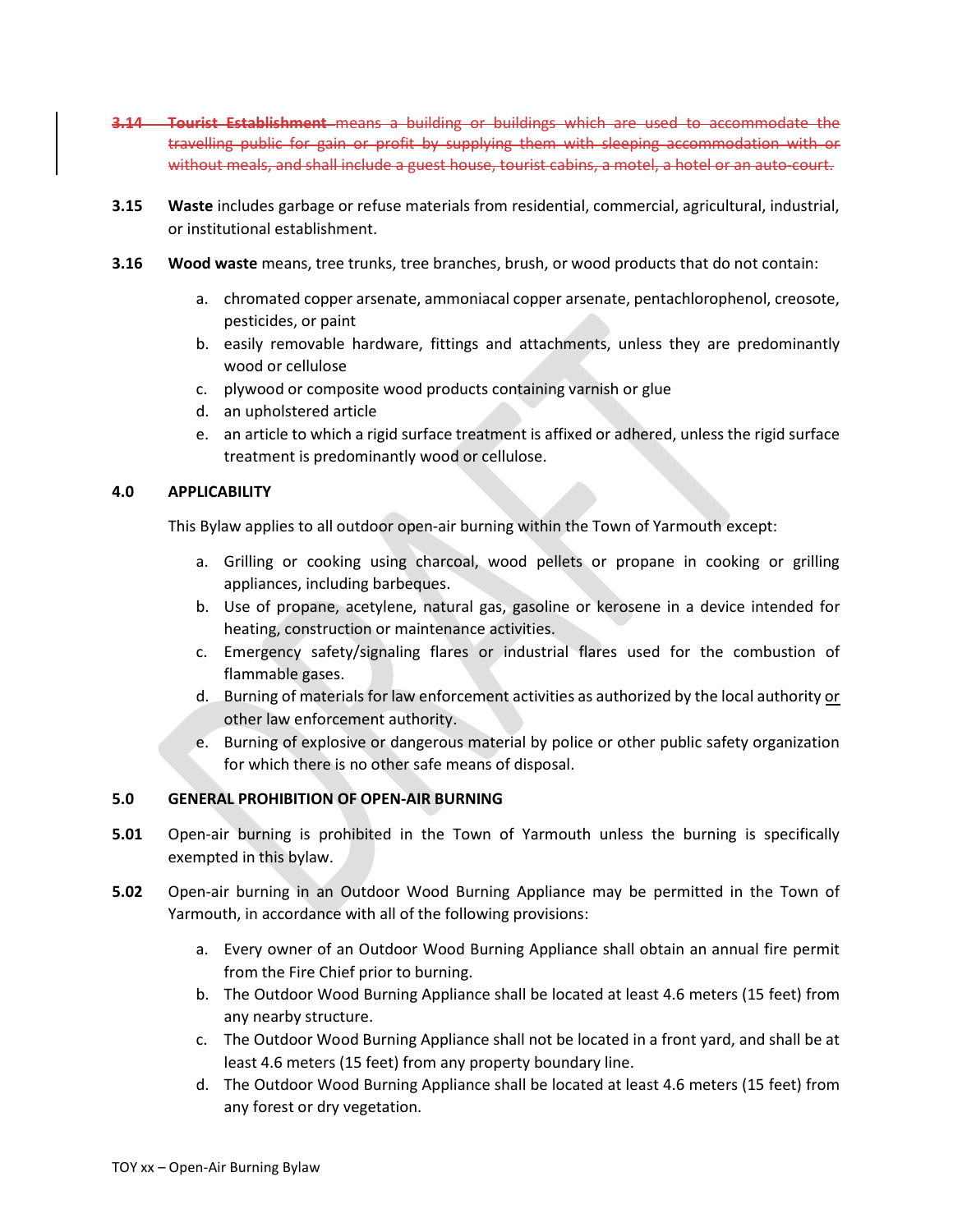- e. The Outdoor Wood Burning Appliance shall not be used to burn Waste.
- f. The Outdoor Wood Burning Appliance shall burn only Clean Dry Wood.
- g. The Outdoor Wood Burning Appliance shall not be placed on wood decks, used on or in enclosed patio decks, or under overhangs.
- h. A spark arrestor screen shall be used at all times while burning in an Outdoor Wood Burning Appliance.
- i. The Outdoor Wood Burning Appliance's manufacturer instructions are followed.
- 5.03 No person conducting open-air burning shall create an Adverse Effect.
- 5.04 Notwithstanding any of the provisions of this bylaw, if at any time in the opinion of the Fire Chief, it is necessary for the prevention of fire spreading or nuisance, that any fire should be extinguished, the person responsible for, or in charge of, or on whose property the fire is located, shall forthwith extinguish the fire on notice of the Fire Chief to do so, or the Fire Chief may take such steps as he/she deems necessary to cause any such fire to be extinguished forthwith.
- 5.05 No open-air burning shall be undertaken during periods when Environment Canada or Nova Scotia Environment have issued an Air Quality Advisory applicable to the area, and no burning shall take place if it is foggy.
- 5.06 Daily Restrictions: The Fire Chief or Nova Scotia Lands and Forestry may declare a burn restriction such as a Fire Ban or No-Burn Day against outdoor burning when atmospheric conditions or local circumstances make such fires hazardous, including the discharge of fireworks. The public shall be notified daily, whether a burn restriction is in effect on the Town of Yarmouth website, and such other means as the Fire Chief may deem advisable.
- 5.07 Open-air burning must not be started any earlier than 7:00pm Monday to Friday, and not earlier than 2:00pm on weekends or holidays, or such other time as determined by the Fire Chief, and be extinguished by 12:00am (midnight).
- 5.08 No burning shall take place when wind speeds are 20km/h or higher.
- 5.09 No materials may be burned upon any street, curb, gutter or sidewalk or on the ice of a lake, pond, stream or body of water.
- 5.10 Open-air burning shall be constantly attended and supervised by a competent person of at least eighteen (18) years of age to ensure that the fire is kept under control. The person shall have readily available for use such fire extinguishing equipment as may be necessary for the total control of the fire.
- **5.11** Prior to leaving the site, the open-air burn shall be completely extinguished by soaking the material with water. Ashes from the open-air burn shall be cold prior to the site being vacated.
- 5.12 No person shall allow or permit a fire to spread beyond an approved Outdoor Wood Burning Appliance.
- 5.13 No property shall be permitted for more than one Outdoor Wood Burning Appliance.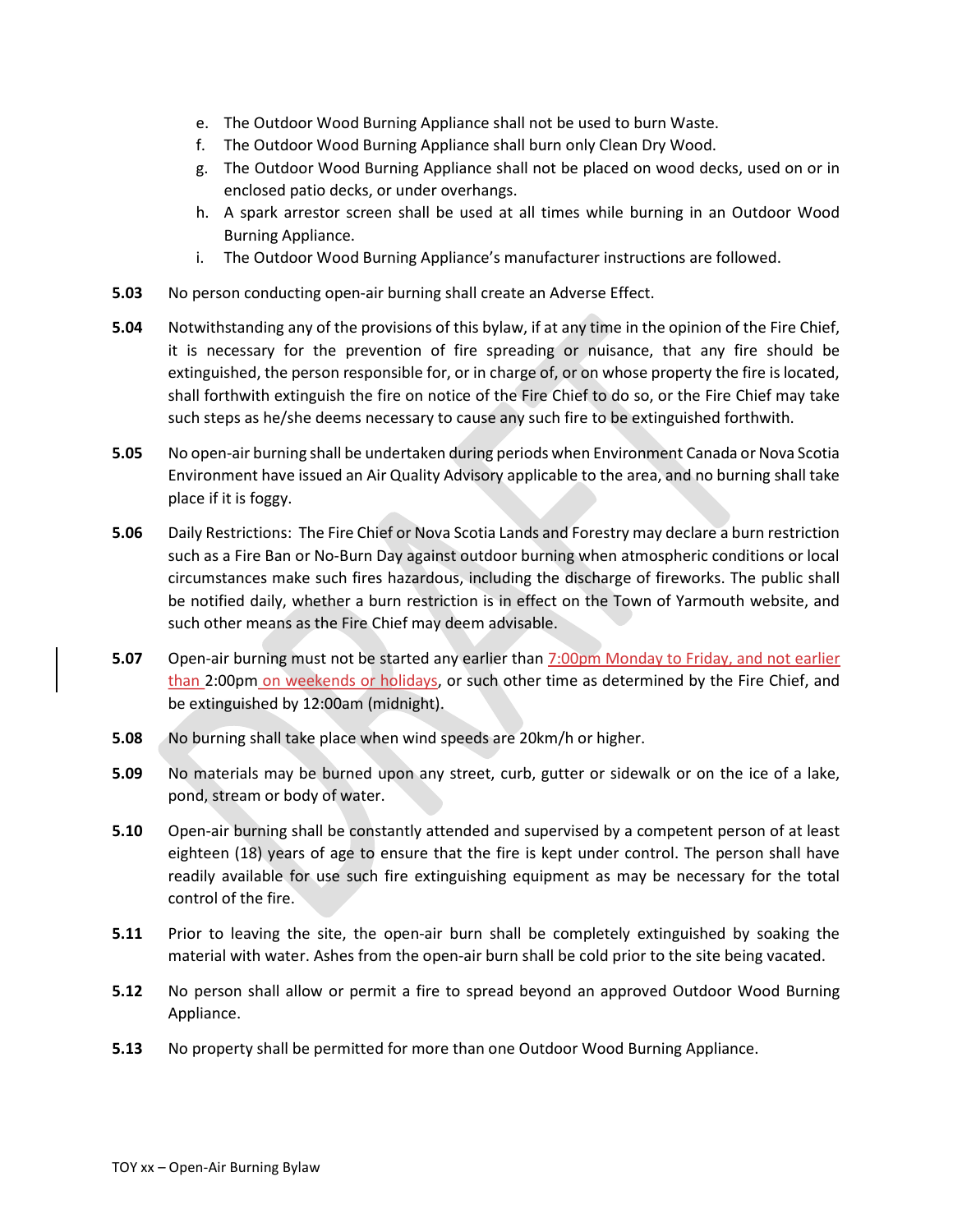#### 6.0 OPEN-AIR BURNING OF WASTE

Open-air burning of waste from residential, commercial, agricultural, or industrial establishment is prohibited in the Town of Yarmouth.

#### 7.0 SENSITIVE RECEPTORS

Notwithstanding Open-Air Burning Requirements, open-air burning shall not be undertaken within 150 meters from a Sensitive Receptor.

### 8.0 FIRE EXTINGUISHING

Open-Air fires shall forthwith be extinguished when atmospheric conditions cause any or all of the following:

- a. The possible spread of the fire beyond the Outdoor Wood Burning Appliance
- b. Any odour to such an extent or degree so as to cause discomfort to the persons in the immediate areas
- c. Excessive smoke
- d. A decrease in the visibility on any highway, roadway or airfield
- e. Any other adverse effect.

# 9.0 FIRE PERMITS, COMPLAINTS AND ENFORCEMENT

- 9.01 No person shall light or be in charge of an open-air burning fire, or be the owner of a property on which an open-air fire occurred, without first obtaining a permit issued by the Fire Chief.
- 9.02 The fee for an annual fire permit shall be \$50.00.
- 9.03 Fire Permits may only be issued in the name of the property owner.
- 9.04 No more than one fire permit shall be granted per property.
- 9.05 A burning permit issued under this section shall require compliance with all applicable provisions of this bylaw and any additional special restrictions deemed necessary to protect public health and safety.
- 9.06 When weather conditions warrant, the Fire Chief may temporarily suspend issuing burning permits and may temporarily suspend previously issued burning permits for open-air burning.
- 9.07 Any violation of the conditions of a burning permit shall be deemed a violation of the Open Burning Bylaw. Any violation of this bylaw or the burning permit shall void the permit.

## 10.0 RESPONSE TO COMPLIANTS

- 10.1 The person responsible for an open-air burn shall make a reasonable effort to respond to local resident complaints received about smoke issues.
- 10.2 The person responsible for conducting an open-air burn shall extinguish the fire if it creates an adverse effect at any time.